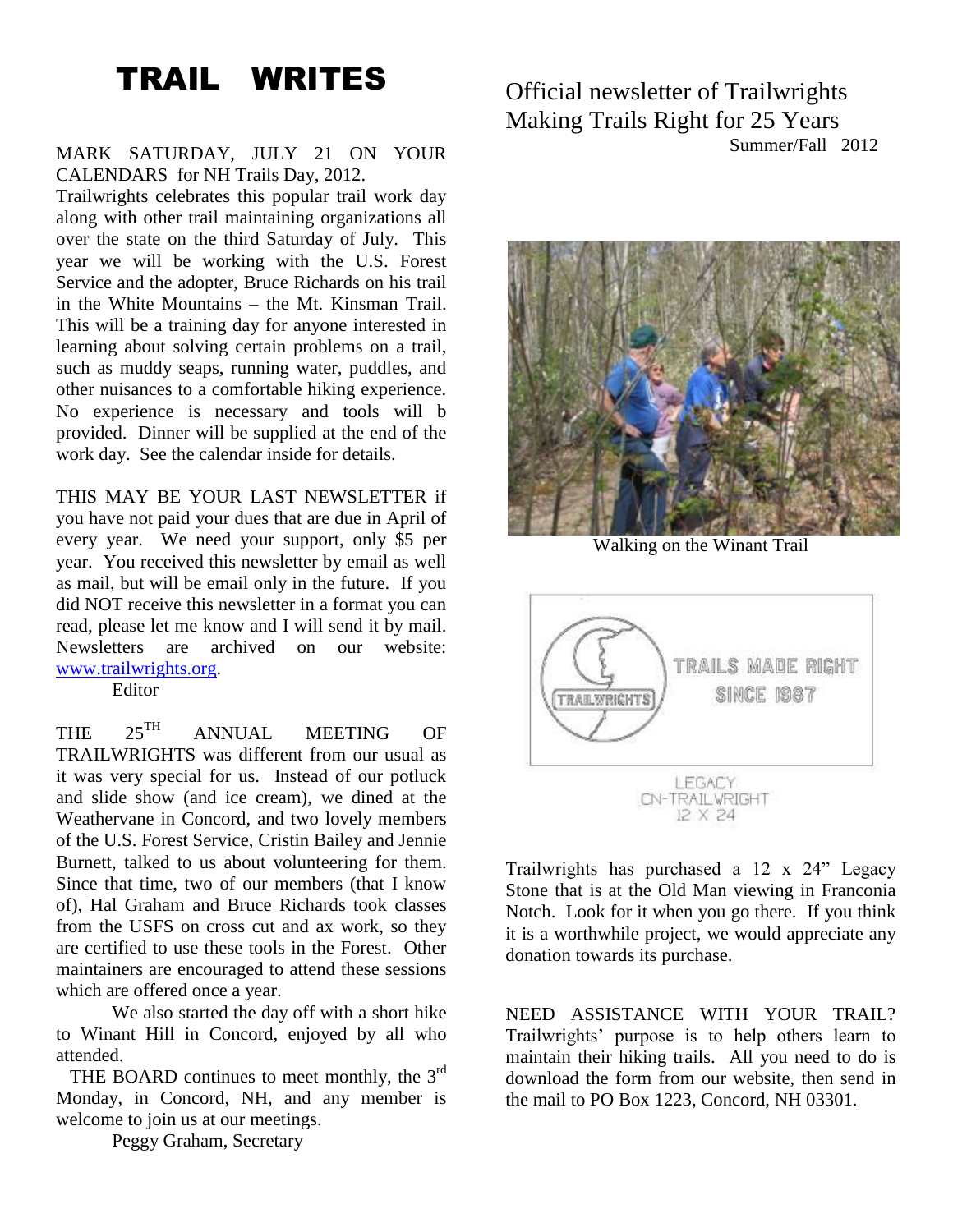## RAY'S RAMBLINGS



Ray at Dan Doan Trailhead

### Summer and Fall 2012 Schedule

**July 13-17 – Mt. Monadnock Trails week** 

**July 21 – NH Trails Day, Mt. Kinsman Trail**

Kinsman Notch. We will be concentrating on installing water bars and hardening perennially muddy areas, as well as rock work, on the lower half of the trail. This is a hands-on workshop for Level 2 maintenance, the level beyond that required of USFS trail adopters. Tools provided; bring lunch, water, gloves etc., and a desire to help. Meet at 8:30 at the trailhead parking lot off Rt. 116, in Easton, NH. The parking area is just below the Easton/Franconia town line diagonally across from the tennis courts. Contact Bruce at (603) 703-6566 before 9:00 PM or [brucedottie125@gmail.com](mailto:brucedottie125@gmail.com) for more information." This project is being done in cooperation with the U.S. Forest Service.

**Sat. August 18 – Mt. Pemigewasset Trail in Franconia Notch.** Continuing our efforts to reduce the erosion on this popular trail. Contact Hal Graham at 286-3506 or email [halpeg76@metrocast.net.](mailto:halpeg76@metrocast.net)

**Sat. Sept. 15** – **Dan Doan Trail.** We will continue to improve the water problems on this trail that has been adopted by the family of our former member, Dan Doan. Contact Hal Graham at 286-3506 or email [halpeg76@metrocast.net.](mailto:halpeg76@metrocast.net)

#### **Sept. 28, 29, 30 – Chatham Trails Assn., Evans Notch**

Look for news on our website to add workshops in Paradise Park, Fox Forest, and Chocorua Mountain Club.

72 SUMMITS CLUB. What is that? The purpose of this unique hiking club is to provide an opportunity and a challenge to the serious hiker in a mountain environment; to develop his or her skills in areas of navigation on and off trails; to spread the impact of hikers over a larger area and less often visited peaks; to discover each peak as a unique entity; and to give the hiker a wellrounded experience in mountain weather and topography. To provide an awareness of stewardship for the trails we enjoy. The requirements are to hike to and from the 72 peaks on the official list, and complete 72 hours of documented trail work.



Darrell Hamilton in the rain June 2



Steps on Artist's Bluff